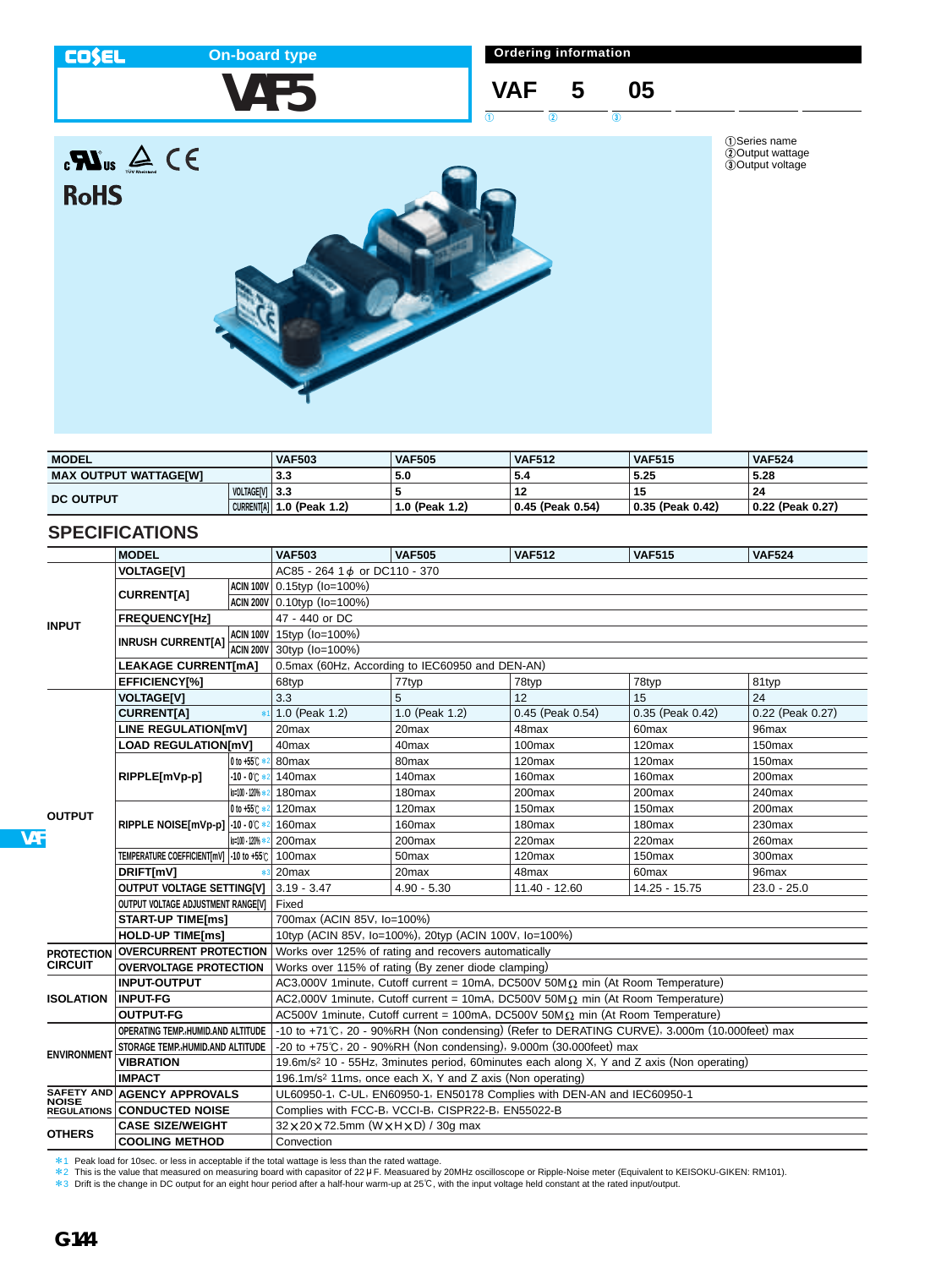

**External view**



#### **Performance data**

 $\Omega$ 

 $\overline{2}$ 4 6



 $0 - 10$ 

25

AC 85V  $- ACI70V$  $-$  AC264V

0.5 1.0 1.5 2.0

**OUTPUT CURRENT**

#### **STATIC CHARACTERISTICS (VAF512)**

**VAF**

-10 0 10 20 30 40 50 60 71

**AMBIENT TEMPERATURE**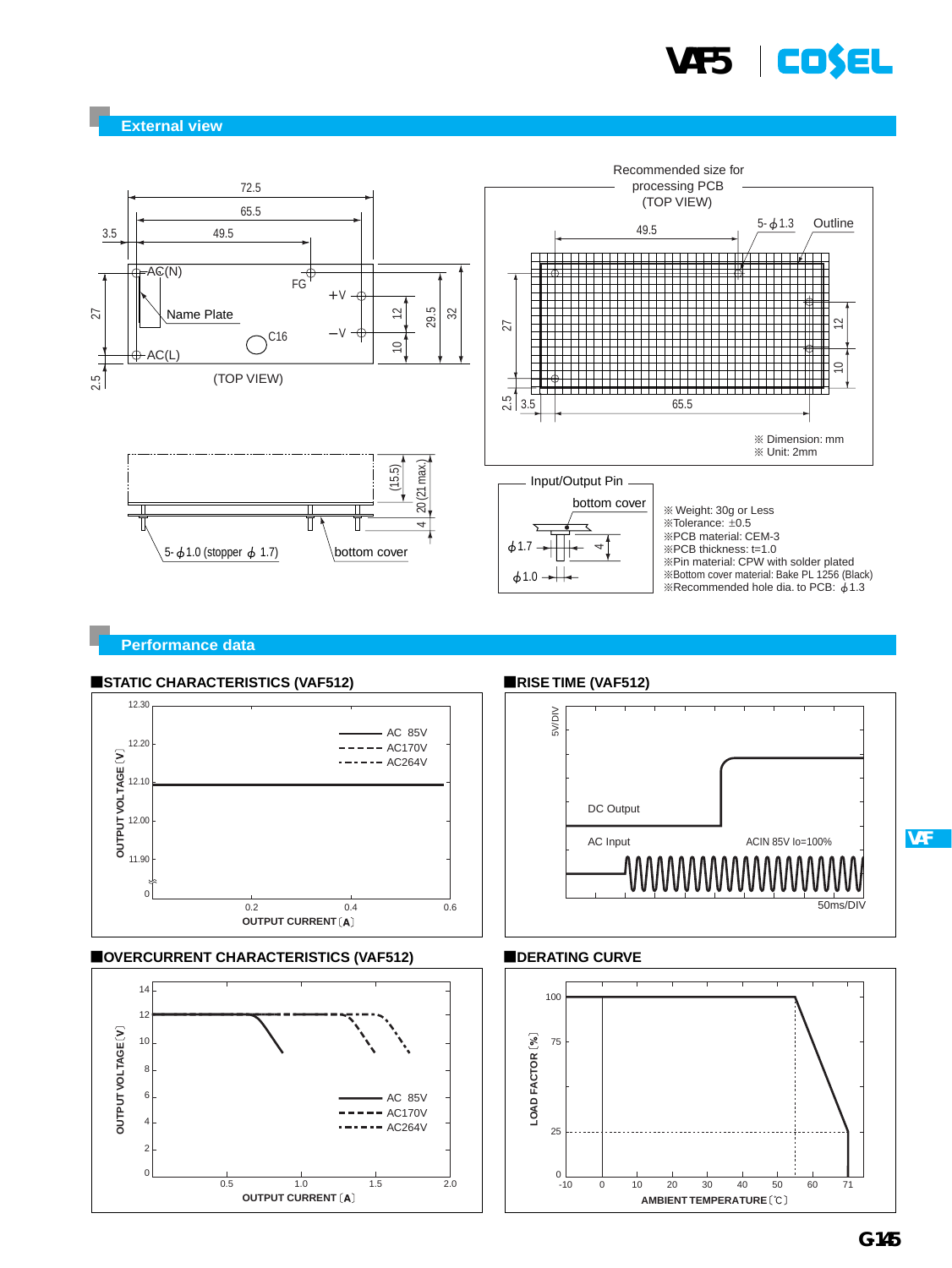#### **COSEL**

**RoHS** 

## **On-board type**

**VAF10**

**Ordering information**

# **VAF 10 05**

 $\overline{0}$   $\overline{0}$   $\overline{0}$   $\overline{0}$ 

1Series name 2Output wattage 3Output voltage



| <b>MODEL</b>                 |                | <b>VAF1003</b>              | <b>VAF1005</b> | <b>VAF1012</b>  | <b>VAF1015</b>    | <b>VAF1024</b>   |
|------------------------------|----------------|-----------------------------|----------------|-----------------|-------------------|------------------|
| <b>MAX OUTPUT WATTAGE[W]</b> |                | 6.6                         | 10.0           | 10.8            | 10.5              | 10.8             |
| <b>DC OUTPUT</b>             | VOLTAGE[V] 3.3 |                             |                |                 | 15                | 24               |
|                              |                | CURRENT[A]   2.0 (Peak 2.4) | 2.0 (Peak 2.4) | 0.9 (Peak 1.08) | ∣ 0.7 (Peak 0.84) | 0.45 (Peak 0.54) |

## **SPECIFICATIONS**

|                    | <b>MODEL</b>                            |                  | <b>VAF1003</b>                                                                                        | <b>VAF1005</b>                                    | <b>VAF1012</b>     | <b>VAF1015</b>     | <b>VAF1024</b>     |  |  |
|--------------------|-----------------------------------------|------------------|-------------------------------------------------------------------------------------------------------|---------------------------------------------------|--------------------|--------------------|--------------------|--|--|
|                    | <b>VOLTAGE[V]</b>                       |                  | AC85 - 264 1 d or DC110 - 370                                                                         |                                                   |                    |                    |                    |  |  |
| <b>INPUT</b>       | <b>CURRENTIA1</b>                       |                  | ACIN 100V 0.3typ (Io=100%)                                                                            |                                                   |                    |                    |                    |  |  |
|                    |                                         |                  | ACIN 200V 0.2typ (Io=100%)                                                                            |                                                   |                    |                    |                    |  |  |
|                    | <b>FREQUENCY[Hz]</b>                    |                  | 47 - 440 or DC                                                                                        |                                                   |                    |                    |                    |  |  |
|                    | <b>INRUSH CURRENT[A]</b>                |                  | ACIN 100V 15typ (Io=100%)                                                                             |                                                   |                    |                    |                    |  |  |
|                    |                                         | ACIN 200V        | 30typ (lo=100%)                                                                                       |                                                   |                    |                    |                    |  |  |
|                    | <b>LEAKAGE CURRENT[mA]</b>              |                  | 0.5max (60Hz, According to IEC60950 and DEN-AN)                                                       |                                                   |                    |                    |                    |  |  |
|                    | EFFICIENCY[%]                           |                  | 65typ                                                                                                 | 74typ                                             | 78typ              | 78typ              | 81typ              |  |  |
|                    | <b>VOLTAGE[V]</b>                       |                  | 3.3                                                                                                   | 5                                                 | 12                 | 15                 | 24                 |  |  |
|                    | <b>CURRENT[A]</b>                       |                  | 2.0 (Peak 2.4)                                                                                        | 2.0 (Peak 2.4)                                    | 0.9 (Peak 1.08)    | 0.7 (Peak 0.84)    | 0.45 (Peak 0.54)   |  |  |
|                    | <b>LINE REGULATION[mV]</b>              |                  | 20max                                                                                                 | 20 <sub>max</sub>                                 | 48max              | 60 <sub>max</sub>  | 96max              |  |  |
|                    | <b>LOAD REGULATION[mV]</b>              |                  | 40max                                                                                                 | 40 <sub>max</sub>                                 | 100max             | 120max             | 150 <sub>max</sub> |  |  |
|                    |                                         | 0 to +55℃ *2     | 80 <sub>max</sub>                                                                                     | 80 <sub>max</sub>                                 | 120max             | 120max             | 150 <sub>max</sub> |  |  |
|                    | RIPPLE[mVp-p]                           | $-10 - 0$ $+2$   | 140 <sub>max</sub>                                                                                    | 140 <sub>max</sub>                                | 160 <sub>max</sub> | 160max             | 200max             |  |  |
|                    |                                         | lo=100 - 120% *2 | 180 <sub>max</sub>                                                                                    | 180max                                            | 200 <sub>max</sub> | 200 <sub>max</sub> | 240max             |  |  |
| <b>OUTPUT</b>      |                                         | 0 to +55℃ *2     | 120 <sub>max</sub>                                                                                    | 120max                                            | 150 <sub>max</sub> | 150 <sub>max</sub> | 200max             |  |  |
|                    | RIPPLE NOISE[mVp-p] -10 - 0°C *2        |                  | 160 <sub>max</sub>                                                                                    | 160max                                            | 180 <sub>max</sub> | 180 <sub>max</sub> | 230max             |  |  |
|                    |                                         | lo=100 - 120% *2 | 200max                                                                                                | 200max                                            | $220$ max          | 220max             | 260max             |  |  |
|                    | TEMPERATURE COEFFICIENT[mV] -10 to +55℃ |                  | 100max                                                                                                | 50 <sub>max</sub>                                 | $120$ max          | 150 <sub>max</sub> | 300max             |  |  |
|                    | DRIFT[mV]<br>$*3$                       |                  | 20 <sub>max</sub>                                                                                     | 20max                                             | 48max              | 60 <sub>max</sub>  | 96max              |  |  |
|                    | OUTPUT VOLTAGE SETTING[V]               |                  | $3.19 - 3.47$                                                                                         | $4.90 - 5.30$                                     | 11.40 - 12.60      | 14.25 - 15.75      | $23.0 - 25.0$      |  |  |
|                    | OUTPUT VOLTAGE ADJUSTMENT RANGE[V]      |                  | Fixed                                                                                                 |                                                   |                    |                    |                    |  |  |
|                    | <b>START-UP TIME[ms]</b>                |                  | 700max (ACIN 85V, Io=100%)                                                                            |                                                   |                    |                    |                    |  |  |
|                    | <b>HOLD-UP TIME[ms]</b>                 |                  | 10typ (ACIN 85V, Io=100%), 20typ (ACIN 100V, Io=100%)                                                 |                                                   |                    |                    |                    |  |  |
| <b>PROTECTION</b>  | <b>OVERCURRENT PROTECTION</b>           |                  | Works over 125% of rating and recovers automatically                                                  |                                                   |                    |                    |                    |  |  |
| <b>CIRCUIT</b>     | <b>OVERVOLTAGE PROTECTION</b>           |                  | Works over 115% of rating (By zener diode clamping)                                                   |                                                   |                    |                    |                    |  |  |
|                    | <b>INPUT-OUTPUT</b>                     |                  | AC3,000V 1minute, Cutoff current = 10mA, DC500V 50M $\Omega$ min (At Room Temperature)                |                                                   |                    |                    |                    |  |  |
| <b>ISOLATION</b>   | <b>INPUT-FG</b>                         |                  | AC2,000V 1minute, Cutoff current = 10mA, DC500V 50M $\Omega$ min (At Room Temperature)                |                                                   |                    |                    |                    |  |  |
|                    | <b>OUTPUT-FG</b>                        |                  | AC500V 1minute, Cutoff current = 100mA, DC500V 50M $\Omega$ min (At Room Temperature)                 |                                                   |                    |                    |                    |  |  |
| <b>ENVIRONMENT</b> | OPERATING TEMP. HUMID.AND ALTITUDE      |                  | -10 to +71°C, 20 - 90%RH (Non condensing) (Refer to DERATING CURVE), 3,000m (10,000feet) max          |                                                   |                    |                    |                    |  |  |
|                    | STORAGE TEMP., HUMID. AND ALTITUDE      |                  | -20 to +75℃, 20 - 90%RH (Non condensing), 9,000m (30,000feet) max                                     |                                                   |                    |                    |                    |  |  |
|                    | <b>VIBRATION</b>                        |                  | 19.6m/s <sup>2</sup> 10 - 55Hz, 3minutes period, 60minutes each along X, Y and Z axis (Non operating) |                                                   |                    |                    |                    |  |  |
|                    | <b>IMPACT</b>                           |                  | 196.1m/s <sup>2</sup> 11ms, once each X, Y and Z axis (Non operating)                                 |                                                   |                    |                    |                    |  |  |
|                    | SAFETY AND AGENCY APPROVALS             |                  | UL60950-1, C-UL, EN60950-1, EN50178 Complies with DEN-AN and IEC60950-1                               |                                                   |                    |                    |                    |  |  |
|                    | <b>REGULATIONS CONDUCTED NOISE</b>      |                  |                                                                                                       | Complies with FCC-B, VCCI-B, CISPR22-B, EN55022-B |                    |                    |                    |  |  |
| <b>OTHERS</b>      | <b>CASE SIZE/WEIGHT</b>                 |                  | 36×21×78mm (W×H×D) / 40g max                                                                          |                                                   |                    |                    |                    |  |  |
|                    | <b>COOLING METHOD</b>                   |                  | Convection                                                                                            |                                                   |                    |                    |                    |  |  |

\*1 Peak load for 10sec. or less in acceptable if the total wattage is less than the rated wattage.<br>\*2 This is the value that measured on measuring board with capasitor of 22 µ F. Measuared by 20MHz oscilloscope or Rippl

**VA**